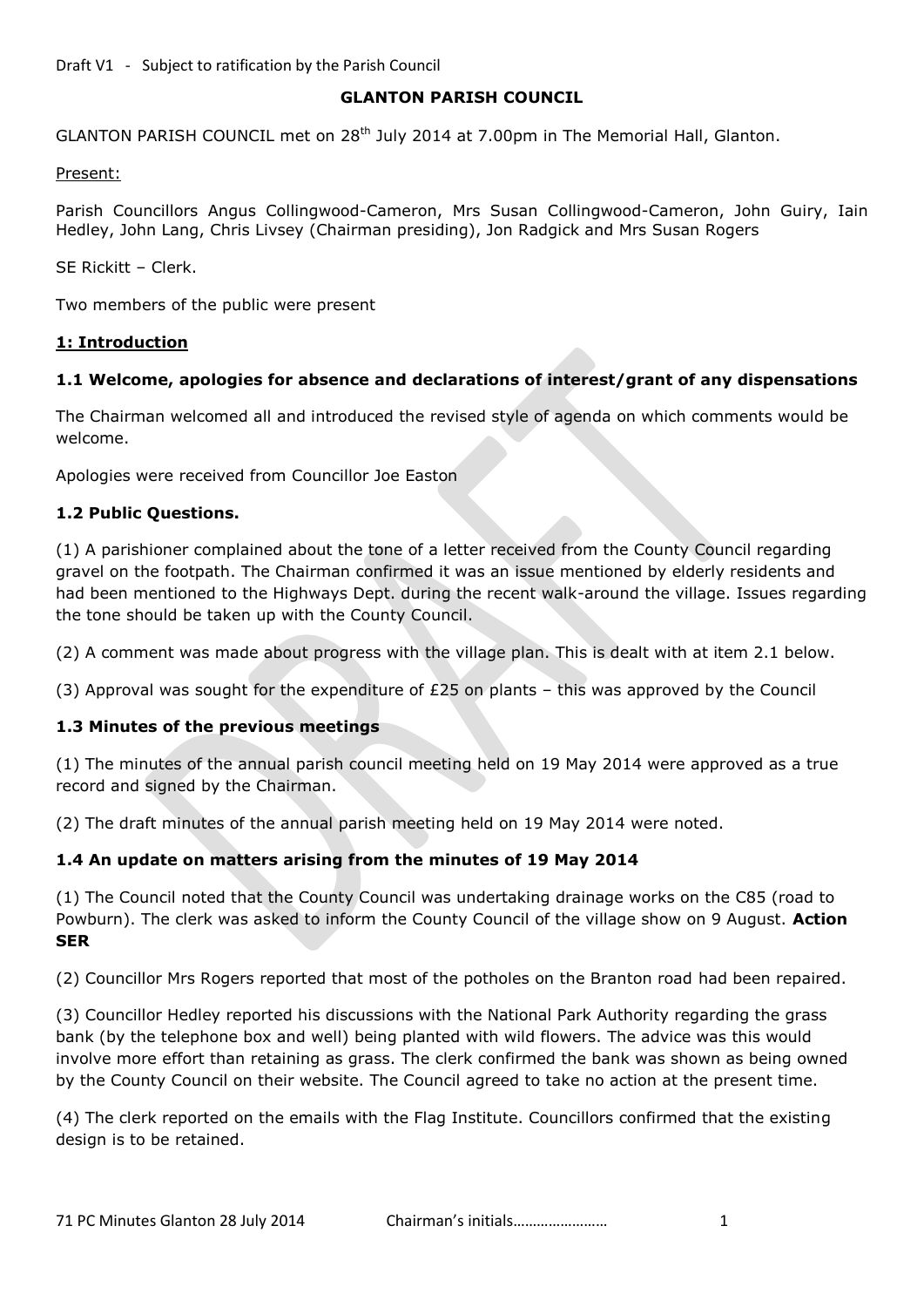### **2: Items for discussion and potential decisions**

### **2.1 The Parish Plan**

The Chairman reported that progress had been delayed due to other commitments within the village. He reported an approach by the Chairman of Whittingham Parish Council wanting a discussion on the potential for a joint *Neighbourhood Plan* for Whittingham, Glanton and Powburn. Councillors indicated they were content for the discussions to occur but would need to be convinced of the benefits for the village before embarking on such a project. In any event Councillors wondered if the discussions should be widened to include other local parishes. **Action CL**

## **2.2 Highway and Drainage issues**

(1) Any further problems within the parish – Councillor Angus Collingwood-Cameron reported that Northumbrian Water had indicated that the main renewal was being brought forward to August 2014. Councillors will await any further information. **Action ACC**

(2) The selection of the three bids for funding as part of the County Council's Local Transport Programme for 2015/2016 – a range of issues were discussed including road humps. The clerk will distribute information on the criteria for roads humps to all Councillors. **Action SER**

Following discussions the following items were agreed as the three bids

i: The provision of safety improvements at the junction with the A697, including signage and road marking

ii: The provision of proper pavements within the village

iii: The extension of the speed limit on the C169 West Turnpike

The Council confirmed that the request shown on the letter from the County Council for a miniroundabout was incorrect and should be deleted. **Action SER**

### **2.3 Planning**

(1) There were no planning applications requiring comment.

(2) The Council noted the further delays in producing the Core Strategy.

### **2.4 World War I Commemoration**

Councillors were reminded of the displays in the Memorial Hall on Sunday 3 August, the Fragments Art Project and the installation of the Poppy. The Council agreed to increase the budget for teas in the Hall to £200. **Action CL**

### **3: Items for Information**

### **3.1 Forthcoming Village activities**

In addition to the Village Show and the World War I Commemoration, the Council was reminded of the usual coffee and lunch clubs within the Memorial Hall.

### **3.2 Details of any meetings attended by Councillors or the clerk**

The clerk gave details of the County Council's meeting with town & parish councils on 14 July in Thropton. The most significant issue was that the roll-out of faster broadband was to be handled by the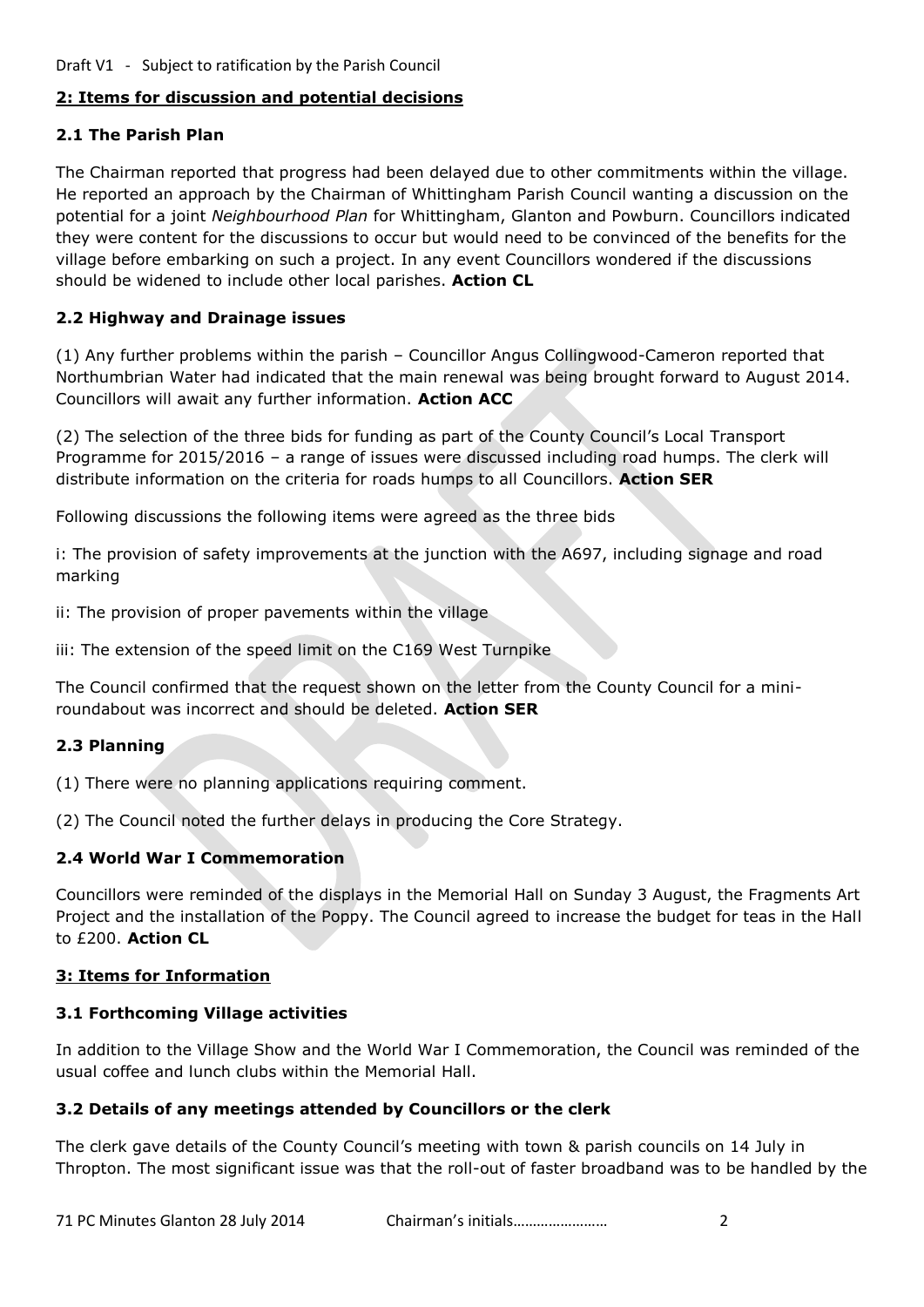Draft V1 - Subject to ratification by the Parish Council

County Council's IT Dept. Some Councillors had heard that Glanton's connection had slipped to Autumn 2015. The clerk is to investigate. **Action SER**

# **3.3 Correspondence received**

The clerk circulated details of recent emails and information. He drew particular attention to

(i) The first town and parish council conference being held on 25 September

(ii) The joint meeting with the County Council on 13 October in St James Church Hall, Alnwick at 6.00pm

## **4: Administration**

# **4.1 To note the current accounts for 2014/2015 and any issues arising from the external audit for 2013/2014**

The Council noted the currents accounts for 2014/2015 (a copy of which is attached to the signed minutes) and also that BDO LLP and completed the external audit for 2013/2014 and were not raising any issues.

## **4.2 To authorise any payments**

The following payments were authorised

> Northumberland County Council - £161.96 – Insurance Premium (retrospective)

> NALC - £72.37 – Subscription for 2014/2015

NB: see also items above 1.2(3) & 2.4

# **4.3 To consider the attached report regarding internet banking**

The Council considered a report from the clerk (a copy is attached to the signed minutes).

The Council resolved to agree the report, amended so that the Chairman and Vice-Chairman had full access with any other Councillor having read-only access upon request.

Once the internet banking had been put in place, the clerk is to investigate the current signing mandate. **Actions SER and then CL and ACC**

# **4.4 To conduct the biennial review of standing orders and financial regulations**

The Council considered a revised draft which was agreed, save that provision for a *Named Vote* was removed and provision for a *Ballot* was reinstated. A copy of the agreed version is attached to the signed minutes and will be distributed to all Parish Councillors. **Action SER**

# **4.5 Any candidates for co-option to fill the Parish Council vacancy**

Parishioners are asked to consider seeking co-option.

### **4.6 To consider adopting the General Power of Competence**

The Council considered a report from the clerk (a copy is attached to the signed minutes together with a copy of his certificate of qualification). The clerk confirmed that for these purposes *elected* includes standing for an uncontested election.